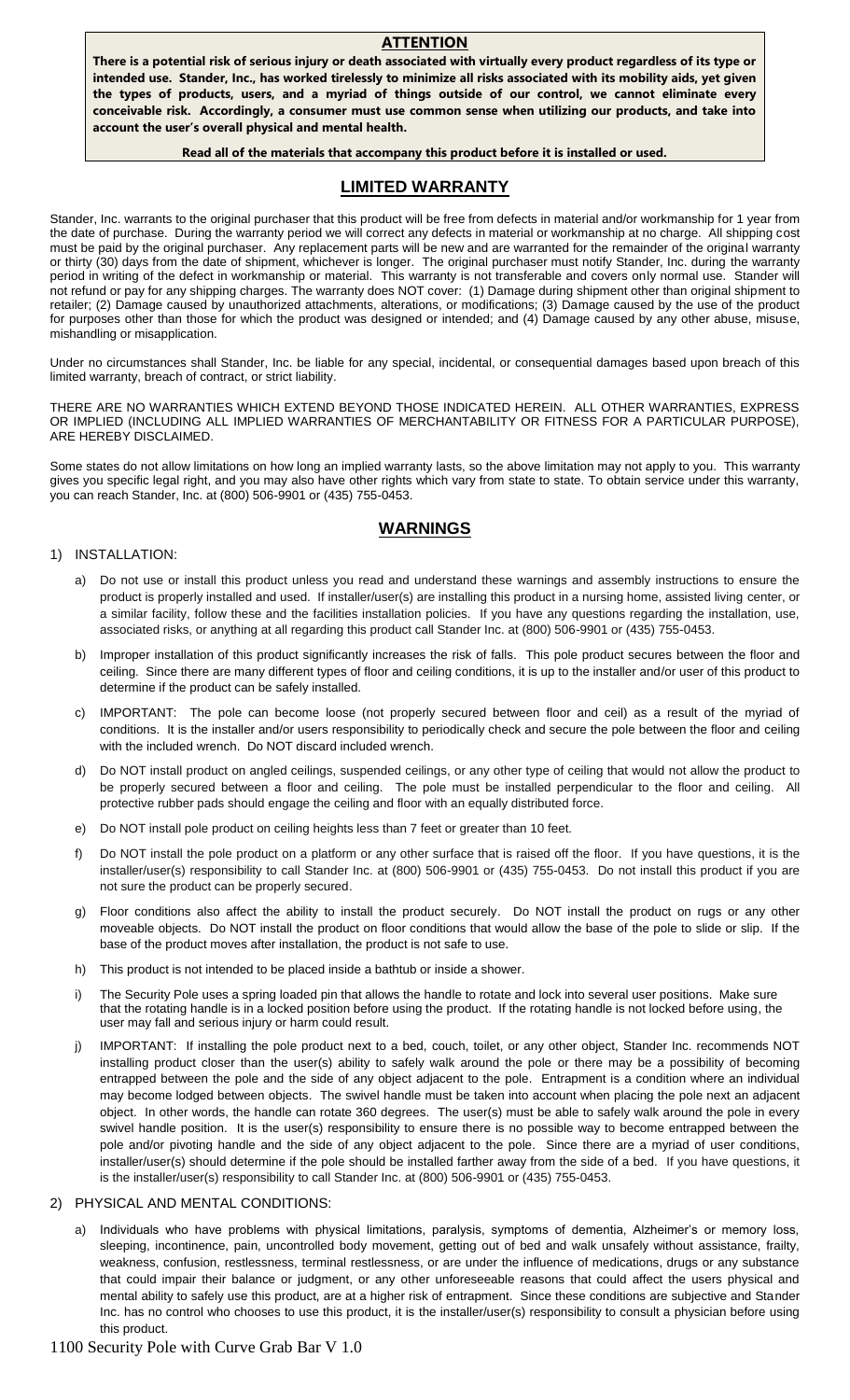b) This product is not intended to carry the full weight of an individual. This product is only intended to provide balance and support while sitting and standing.

#### 3) EXTERNAL FACTORS:

- a) Children should not be allowed to hang on or play with this product.
- b) Due to external unforeseeable factors, the product may become loose. If this is the case, increase the tension between the floor and ceiling with the included wrench. Do NOT discard the included wrench.
- c) Floor conditions can affect the stability of the pole such as floor irregularities, wet surfaces, or other conditions that would allow the base of the product to move. Do NOT use product on floor surfaces that allow the base of the product to move.
- d) If product is removed and reinstalled, the pole needs to be reinstalled correctly as directed in these instructions. Keep instructions for future reference.
- 4) AGREEMENT BETWEEN INSTALLER/USER(S) AND STANDER INC.:
	- a) If the installer/user(s) choose to use this product, it is understood between the installer/user(s) AND Stander Inc., that the installer/user(s) accept the risks associated with using this product. Since these conditions are subjective and Stander Inc. has no control over who chooses to use this product, the installer/user(s) agree to be liable for their decisions when using this product.
- 5) CONSUMER RIGHTS AND ARBITRATION AGREEMENT:
	- a) This arbitration agreement ("Agreement") affects your legal rights and remedies by providing that disputes between you and the manufacture of this product ("Stander"), must be resolved through binding arbitration, rather than in a court. Please read this agreement carefully as you accept the terms of this agreement by assembling and using this product. If you do not agree to the terms of this agreement, return the product to the location of purchase for a refund.
		- i) RESOLUTION OF CLAIMS OR DISPUTES. Any claim or dispute between you and Stander arising out of or relating in any way to the Product or this Agreement shall be resolved through final, binding arbitration. This arbitration obligation applies regardless of whether the claim or dispute involves a tort, fraud, misrepresentation, product liability, negligence, violation of a statute, or any other legal theory. Both you and Stander specifically acknowledge and agree that you waive your right to bring a lawsuit based on such claims or disputes and to have such lawsuit resolved by a judge or jury.
		- ii) LIMITATION OF LEGAL REMEDIES. All arbitrations under this Agreement shall be conducted only on an individual (and not a class-wide) basis and an arbitrator shall have no authority to award class-wide relief. You acknowledge and agree that this Agreement specifically prohibits you from commencing arbitration proceedings as a representative of others or joining in any arbitration proceedings brought by any other person.
		- iii) ARBITRATION PROCEDURES.
			- (1) Before commencing any arbitration proceedings under this Agreement, you must first present the claim/dispute to Stander by calling (800) 506-9901 or (435) 755-0453, providing requested contact information and allowing Stander the opportunity to resolve it. If your claim or dispute is not resolved within sixty (60) days, you may commence arbitration proceedings in accordance with the terms of this Agreement.
			- (2) The arbitration of claim(s)/dispute(s) under this Agreement shall be pursuant to the American Arbitration Association's ("AAA") United States Commercial Dispute Resolution Procedures and Supplementary Procedures for ConsumerRelated Disputes (see [www.adr.org](http://www.adr.org/) for their rules and procedures).
			- (3) The arbitration of any claim/dispute under this Agreement shall be in the State of Utah.
			- (4) All administrative expenses of arbitration proceedings under this Agreement shall be divided equally between you and the Company, except that: (a) if the claims/dispute subject to the arbitration proceedings is less than ten thousand dollars (US\$10,000), you will be responsible for no more than one hundred twenty-five dollars (US\$125) in administrative expenses; (b) if the claim/dispute subject to the arbitration proceedings is more than ten thousand dollars (US\$10,000) but less than seventy-five thousand dollars (US\$75,000), then you will be responsible for no more than three hundred seventy-five dollars (US\$375) in administrative expenses; and (c) if the claim/dispute subject to the arbitration proceedings is more than seventy-five thousand dollars (US\$75,000), then you will be responsible for administrative expenses in accordance with the Commercial Fee Schedule provided by the AAA. You acknowledge and agree that each party shall pay the fees and costs of its own counsel, experts and witnesses.
		- iv) CHOICE OF LAW & SEVERABILITY. This Agreement shall be governed by the United States Federal Arbitration Act and the laws of the state of Utah. If any provision of this Agreement is declared or found to be unlawful, unenforceable or void, such provision will be ineffective only to the extent that it is found unlawful, unenforceable or void and the remainder shall remain fully enforceable.

### **WARNING ENTRAPMENT AND FALL HAZARD**

- Small gaps between pole/swivel handle and other stationary objects can entrap and kill.
- People with Alzheimer's disease or dementia, or those who are sedated, confused, or frail, are at increased risk of entrapment and falls.
- Always make sure this product is properly secured between the floor and ceiling.
- Make sure the product has sufficient space to allow user(s) to walk between the pole/handle and any other stationary object.
- Do NOT use or place near children's beds, bunk beds, water beds, or inflatable beds.
- Failure to comply with these conditions could put the user(s) at risk of entrapment or falling.

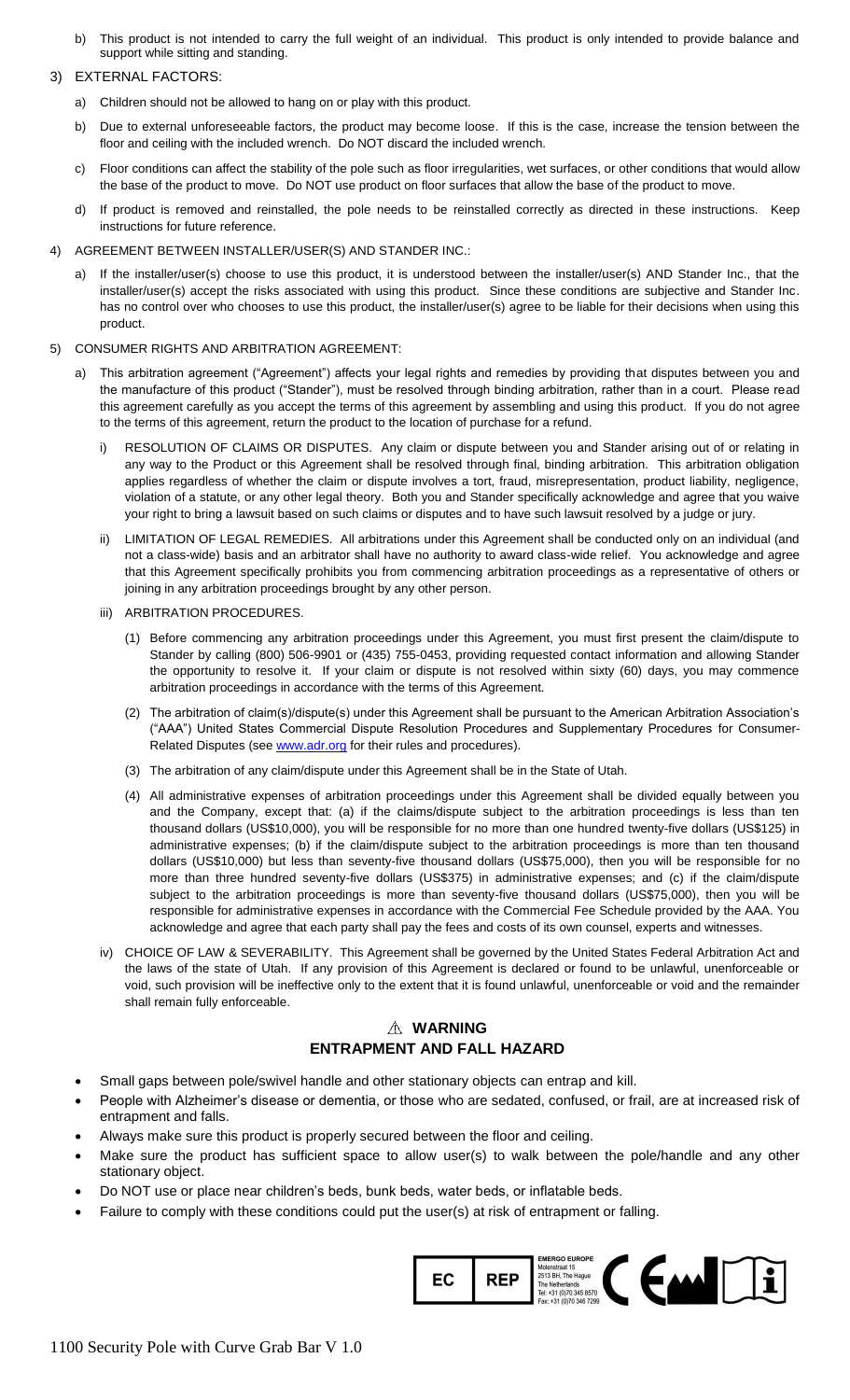**Assembly Instructions:**



**FIGURE 1**

**NOTE:** This product is designed to be used with ceiling heights that range from 7 to 10 foot ceilings. All of the necessary parts are included in this package to accommodate 7, 8, 9, and 10 foot ceilings.

(ITEM-2) is an adjustable Extension Tube that must be used for 8, 9, and 10 foot ceiling heights. **NOTE:** (ITEM-2 will have nonpainted area exposed.

Determine where you plan to use this product and the height of the ceiling before continuing the assembly process.

- 1. Take all parts out of the box and lay them on a flat surface as shown in Figure 1.
- 2. If you have a 7 foot ceiling, do not use Extension Tube (ITEM-2). Attach the Upper Frame (ITEM-1) directly to ITEM-3 by aligning the holes in ITEM-1 and ITEM-3 and inserting the Clevis Pin (ITEM-6) through the holes. After the Clevis Pin is inserted, place the Cotter Pin (ITEM-7) through the hole of the Clevis Pin as shown in Figure 2.
- 3. If you have an 8 to 10 foot ceiling, attach the Upper Frame (ITEM-1) to the Extension Tube (ITEM-2) by aligning the holes and inserting the Clevis Pin and Cotter Pin as shown in Figure 2.
- 4. The Extension Tube (ITEM-2) has 3 sets of holes marked "8 Foot Height Hole", "9 Foot Height Hole", and "10 Foot Height Hole" as shown in Figure 1. Use the appropriate

1100 Security Pole with Curve Grab Bar V 1.0

height hole that corresponds to the height of the ceiling this product will be installed.



# **FIGURE 2**

- 5. For an 8 foot ceiling, align the Extension Tube (ITEM-2) hole marked "8 Foot Height Hole" (as shown in Figure-1) to (ITEM-3) and insert the Clevis Pin and Cotter Pin as previously done in Step 2.
- 6. For a 9 foot or 10 foot ceiling, align the Extension Tube (ITEM-2) with either the hole marked "9 Foot Height Hole" or "10 Foot Height Hole" (as shown in Figure-1) to (ITEM-3) and insert the Clevis Pin and Cotter Pin as previously done in Step 2.
- 7. Attach Base Plate (ITEM-5) to Handle Tube (ITEM-4), as shown in Figure 1, by aligning the slots in Handle Tube (ITEM-4) with the internal pin in Base Plate (ITEM-5) so the slots straddle the internal pin to prevent rotation as shown in Figure 3.



### **FIGURE 3**

8. Insert the threaded portion of ITEM-3 into ITEM-4 and place the Safety Pole in the desired location with ITEM-5 on the floor and ITEM-1 on the ceiling.

**NOTE:** Make sure the Plastic Washer (ITEM-11) is placed between the Adjustment Nut (ITEM-8) and the Washer (ITEM-9) as